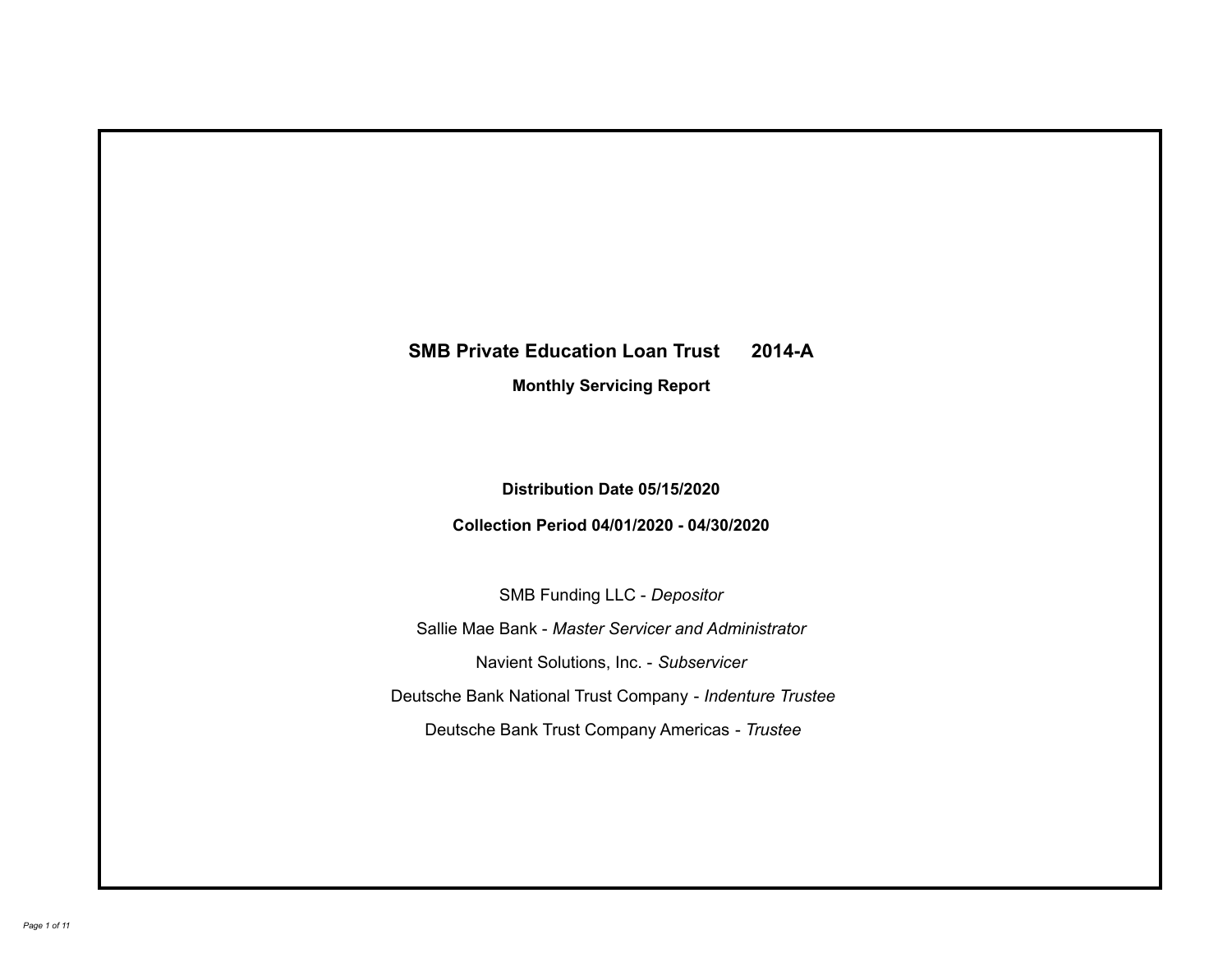| <b>Deal Parameters</b>                        |                  |                  |                  |
|-----------------------------------------------|------------------|------------------|------------------|
| <b>Student Loan Portfolio Characteristics</b> | 08/07/2014       | 03/31/2020       | 04/30/2020       |
| <b>Principal Balance</b>                      | \$361,523,983.59 | \$161,388,444.92 | \$158,998,086.07 |
| Interest to be Capitalized Balance            | 17,313,307.43    | 3,064,824.51     | 2,978,429.17     |

| Interest to be Capitalized Balance              | 17,313,307.43    | 3,064,824.51     | 2,978,429.17     |
|-------------------------------------------------|------------------|------------------|------------------|
| Pool Balance                                    | \$378,837,291.02 | \$164,453,269.43 | \$161,976,515.24 |
| Weighted Average Coupon (WAC)                   | 7.81%            | 8.36%            | 7.96%            |
| Weighted Average Remaining Term                 | 138.29           | 170.63           | 171.39           |
| Number of Loans                                 | 33,555           | 14,978           | 14,746           |
| Number of Borrowers                             | 26,651           | 11,827           | 11,640           |
| Pool Factor                                     |                  | 0.434100004      | 0.427562225      |
| Since Issued Total Constant Prepayment Rate (1) |                  | 7.82%            | 7.76%            |

|                        | ____              |                 |                 |
|------------------------|-------------------|-----------------|-----------------|
| <b>Debt Securities</b> | <b>Cusip/Isin</b> | 04/15/2020      | 05/15/2020      |
| A2A                    | 784456AB1         | \$13,879,008.36 | \$13,111,856.34 |
| A2B                    | 784456AC9         | \$13,879,008.36 | \$13,111,856.34 |
| A <sub>3</sub>         | 784456AD7         | \$50,000,000.00 | \$50,000,000.00 |
|                        | 784456AE5         | \$36,000,000.00 | \$36,000,000.00 |
| ◡                      | 784456AF2         | \$42,000,000.00 | \$42,000,000.00 |
|                        |                   |                 |                 |

| v<br>٦<br>٦<br>I<br>×<br>۰. |
|-----------------------------|

| <b>Certificates</b>        | Cusip/Isin | 04/15/2020   | 05/15/2020   |
|----------------------------|------------|--------------|--------------|
| <b>Excess Distribution</b> | 784456105  | \$100,000.00 | \$100,000.00 |

| <b>Punt Balances</b>    | 04/15/2020   | 05/15/2020   |
|-------------------------|--------------|--------------|
| Reserve Account Balance | \$958,735.00 | \$958,735.00 |

| <b>Asset / Liability</b>                 | 04/15/2020      | 05/15/2020      |
|------------------------------------------|-----------------|-----------------|
| Overcollateralization Percentage *       | 30.83%          | 30.72%          |
| Specified Overcollateralization Amount * | \$49,335,980.83 | \$48,592,954.57 |
| Actual Overcollateralization Amount *    | \$50,695,252.71 | \$49,752,802.56 |

\* Based on the Rated debt securities (Class A and Class B Bonds)

(1) Since Issued Total CPR calculations found in monthly servicing reports issued on or prior to September 15, 2015 originally included loans that were removed from the pool by the sponsor because they became ineligible for the pool between the cut-off date and settlement date. On October 5, 2015, Since Issued Total CPR calculations were revised to exclude these loans and all prior monthly servicing reports were restated. For additional information, see 'Since Issued CPR Methodology' found on page 11 of this report.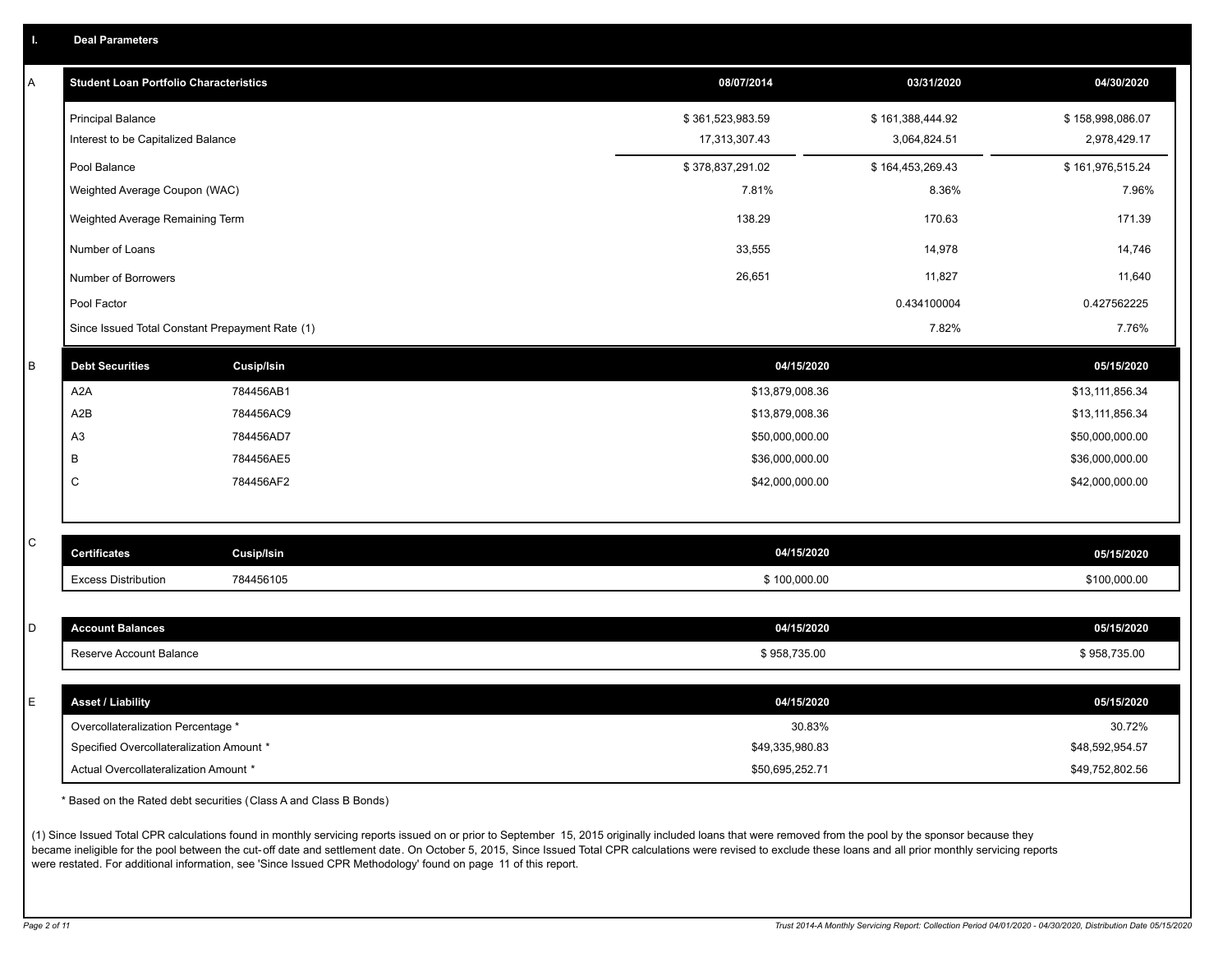### **II. 2014-A Trust Activity 04/01/2020 through 04/30/2020**

| A | <b>Student Loan Principal Receipts</b>                           |                |
|---|------------------------------------------------------------------|----------------|
|   | <b>Borrower Principal</b>                                        | 2,380,254.32   |
|   | <b>Consolidation Activity Principal</b>                          | 0.00           |
|   | Seller Principal Reimbursement                                   | 0.00           |
|   | Servicer Principal Reimbursement                                 | 0.00           |
|   | Delinquent Principal Purchases by Servicer                       | 0.00           |
|   | <b>Other Principal Deposits</b>                                  | 0.00           |
|   | <b>Total Principal Receipts</b>                                  | \$2,380,254.32 |
| В | <b>Student Loan Interest Receipts</b>                            |                |
|   | <b>Borrower Interest</b>                                         | 824,362.71     |
|   | <b>Consolidation Activity Interest</b>                           | 0.00           |
|   | Seller Interest Reimbursement                                    | 0.00           |
|   | Servicer Interest Reimbursement                                  | (1,396.43)     |
|   | Delinquent Interest Purchases by Servicer                        | 0.00           |
|   | <b>Other Interest Deposits</b>                                   | 7,610.53       |
|   | <b>Total Interest Receipts</b>                                   | \$830,576.81   |
| C | <b>Recoveries on Realized Losses</b>                             | \$37,146.98    |
| D | <b>Investment Income</b>                                         | \$680.62       |
| Е | <b>Funds Borrowed from Next Collection Period</b>                | \$0.00         |
| F | <b>Funds Repaid from Prior Collection Period</b>                 | \$0.00         |
| G | Loan Sale or Purchase Proceeds                                   | \$0.00         |
| H | Initial Deposits to Collection Account                           | \$0.00         |
|   | <b>Excess Transferred from Other Accounts</b>                    | \$0.00         |
| J | <b>Borrower Benefit Reimbursements</b>                           | \$0.00         |
| Κ | <b>Gross Swap Receipt</b>                                        | \$0.00         |
| L | <b>Other Deposits</b>                                            | \$0.00         |
| M | <b>Other Fees Collected</b>                                      | \$0.00         |
| N | <b>AVAILABLE FUNDS</b>                                           | \$3,248,658.73 |
| O | Non-Cash Principal Activity During Collection Period             | \$(10, 104.53) |
| P | Aggregate Purchased Amounts by the Depositor, Servicer or Seller | \$0.00         |
| Q | Aggregate Loan Substitutions                                     | \$0.00         |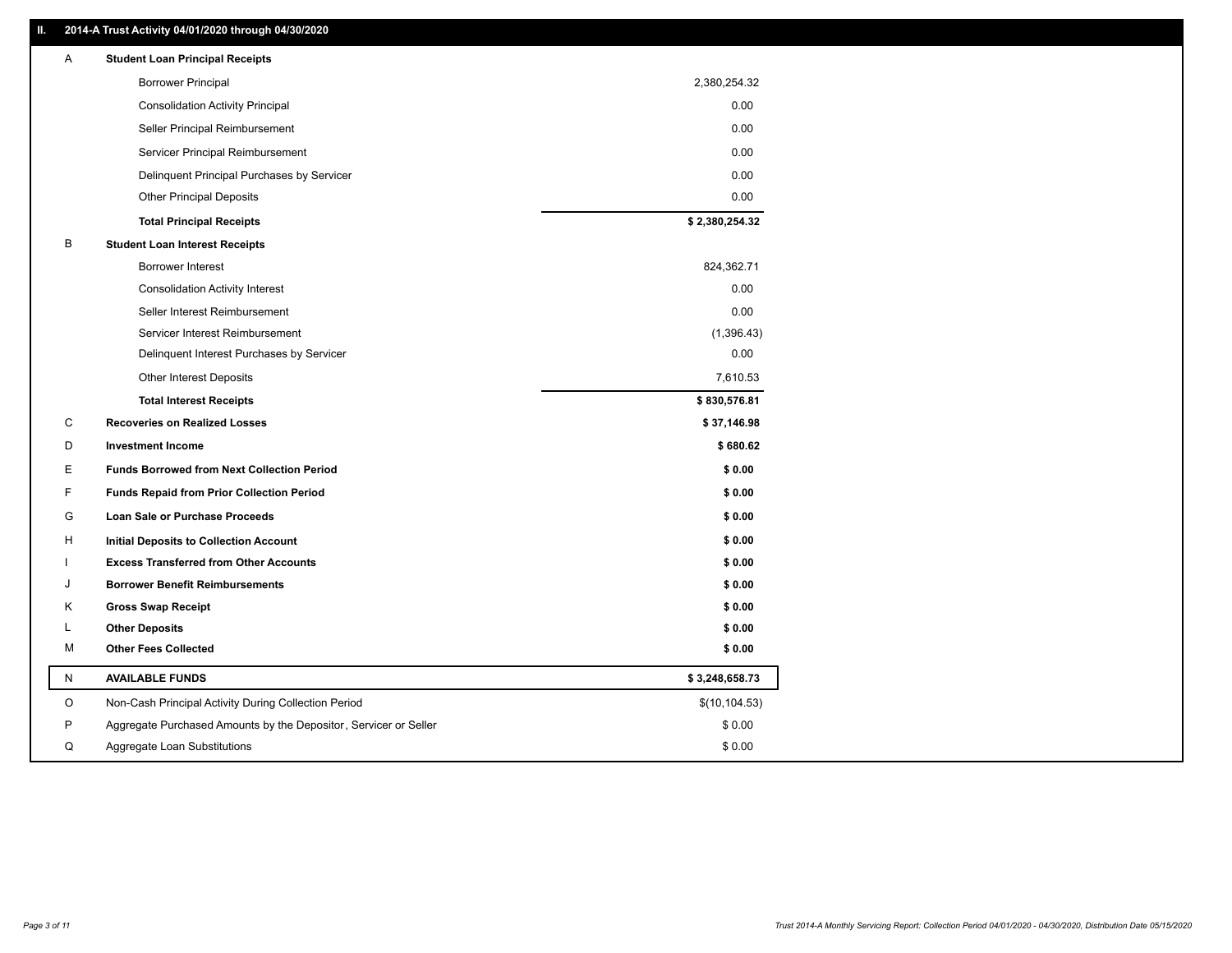|                   |                         |                          |         | 04/30/2020 |                  |                | 03/31/2020               |         |           |                  |                |
|-------------------|-------------------------|--------------------------|---------|------------|------------------|----------------|--------------------------|---------|-----------|------------------|----------------|
|                   |                         | <b>Wtd Avg</b><br>Coupon | # Loans | Principal  |                  | % of Principal | <b>Wtd Avg</b><br>Coupon | # Loans | Principal |                  | % of Principal |
| <b>INTERIM:</b>   | IN SCHOOL               |                          | 8.75%   | 111        | \$1,409,007.05   | 0.870%         |                          | 9.13%   | 117       | \$1,480,464.75   | 0.900%         |
|                   | <b>GRACE</b>            |                          | 9.19%   | 36         | \$529,604.64     | 0.327%         |                          | 9.44%   | 42        | \$714,901.49     | 0.435%         |
|                   | <b>DEFERMENT</b>        |                          | 8.71%   | 829        | \$11,356,455.67  | 7.011%         |                          | 9.08%   | 844       | \$11,207,286.63  | 6.815%         |
| <b>REPAYMENT:</b> | <b>CURRENT</b>          |                          | 7.80%   | 11,537     | \$117,324,409.35 | 72.433%        |                          | 8.24%   | 12,492    | \$130,333,565.43 | 79.253%        |
|                   | 31-60 DAYS DELINQUENT   |                          | 8.54%   | 130        | \$1,811,221.47   | 1.118%         |                          | 8.77%   | 200       | \$3,096,120.14   | 1.883%         |
|                   | 61-90 DAYS DELINQUENT   |                          | 8.43%   | 69         | \$1,145,870.09   | 0.707%         |                          | 8.97%   | 102       | \$1,277,973.22   | 0.777%         |
|                   | 91-120 DAYS DELINQUENT  |                          | 8.63%   | 66         | \$959,237.63     | 0.592%         |                          | 9.08%   | 95        | \$1,406,886.55   | 0.855%         |
|                   | 121-150 DAYS DELINQUENT |                          | 8.90%   | 52         | \$807,112.95     | 0.498%         |                          | 9.21%   | 58        | \$845,621.53     | 0.514%         |
|                   | 151-180 DAYS DELINQUENT |                          | 8.96%   | 46         | \$708,517.58     | 0.437%         |                          | 9.43%   | 43        | \$655,496.68     | 0.399%         |
|                   | > 180 DAYS DELINQUENT   |                          | 7.97%   | 20         | \$247,773.35     | 0.153%         |                          | 8.60%   | 43        | \$517,299.91     | 0.315%         |
|                   | FORBEARANCE             |                          | 8.16%   | 1,850      | \$25,677,305.46  | 15.852%        |                          | 8.50%   | 942       | \$12,917,653.10  | 7.855%         |
| <b>TOTAL</b>      |                         |                          |         | 14,746     | \$161,976,515.24 | 100.00%        |                          |         | 14,978    | \$164,453,269.43 | 100.00%        |
|                   |                         |                          |         |            |                  |                |                          |         |           |                  |                |

Percentages may not total 100% due to rounding \*

\*\* Smart Option Interest Only loans and \$25 Fixed Payment loans classified as in repayment whether student borrowers are in school, in grace, in deferment or required to make full principal and interest payments on their l

\*\*\* To conform with company standard reporting these sections now include Princial and Interest Accrued to Capitalize.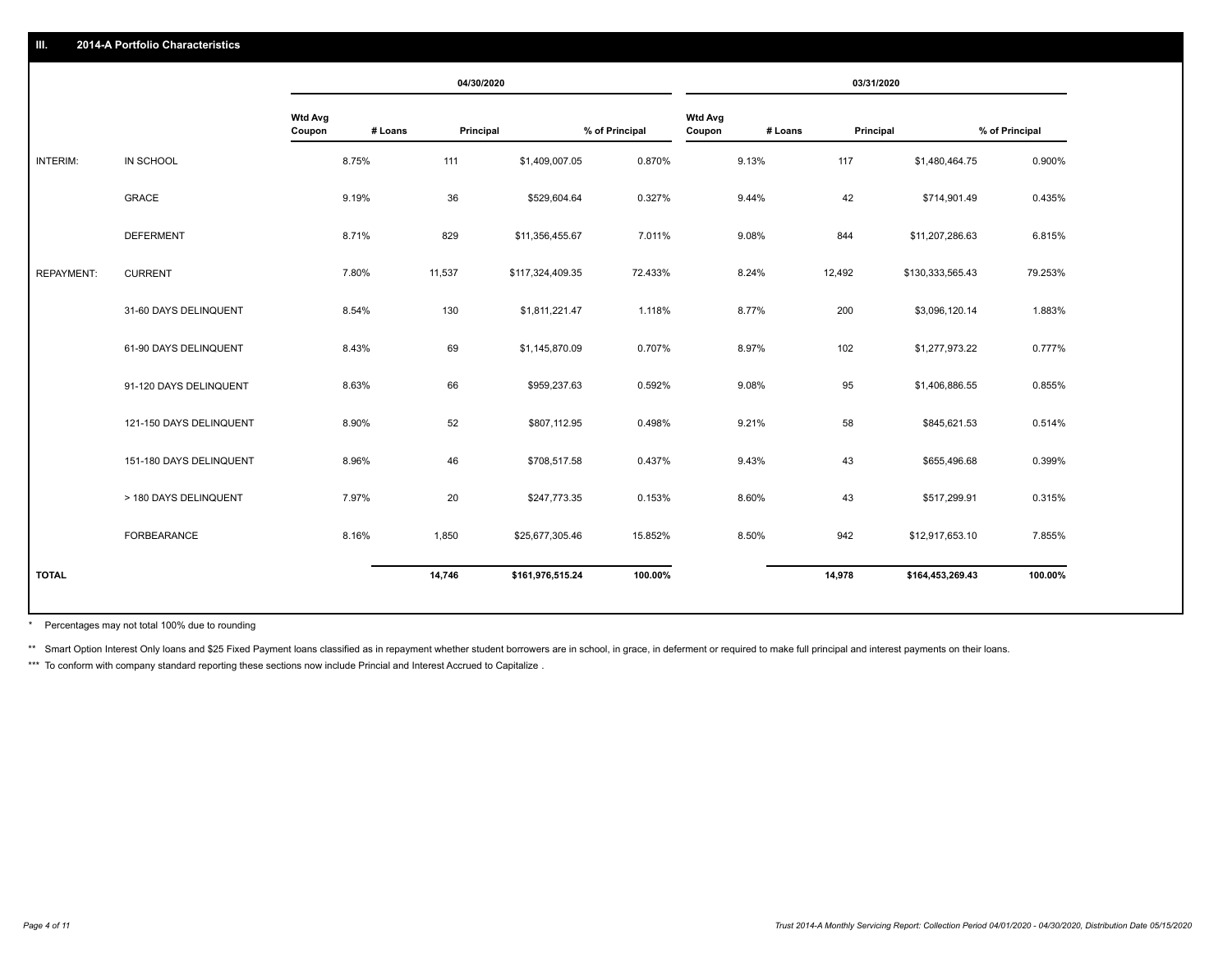|                                                         | 4/30/2020        | 3/31/2020        |
|---------------------------------------------------------|------------------|------------------|
| Pool Balance                                            | \$161,976,515.24 | \$164,453,269.43 |
| Total # Loans                                           | 14,746           | 14,978           |
| Total # Borrowers                                       | 11,640           | 11,827           |
| Weighted Average Coupon                                 | 7.96%            | 8.36%            |
| Weighted Average Remaining Term                         | 171.39           | 170.63           |
| Percent of Pool - Cosigned                              | 93.6%            | 93.6%            |
| Percent of Pool - Non Cosigned                          | 6.4%             | 6.4%             |
| Borrower Interest Accrued for Period                    | \$1,080,488.98   | \$1,201,894.28   |
| Outstanding Borrower Interest Accrued                   | \$4,383,491.89   | \$4,374,528.46   |
| Gross Principal Realized Loss - Periodic *              | \$232,889.56     | \$101,906.69     |
| Gross Principal Realized Loss - Cumulative *            | \$16,014,326.84  | \$15,781,437.28  |
| Delinquent Principal Purchased by Servicer - Periodic   | \$0.00           | \$0.00           |
| Delinguent Principal Purchased by Servicer - Cumulative | \$0.00           | \$0.00           |
| Recoveries on Realized Losses - Periodic                | \$37,146.98      | \$46,235.48      |
| Recoveries on Realized Losses - Cumulative              | \$1,577,666.03   | \$1,540,519.05   |
| Net Losses - Periodic                                   | \$195,742.58     | \$55,671.21      |
| Net Losses - Cumulative                                 | \$14,436,660.81  | \$14,240,918.23  |
| <b>Cumulative Gross Defaults</b>                        | \$16,014,326.84  | \$15,781,437.28  |
| Change in Gross Defaults                                | \$232,889.56     | \$101,906.69     |
| Non-Cash Principal Activity - Capitalized Interest      | \$222,833.83     | \$302,007.28     |
| Since Issued Total Constant Prepayment Rate (CPR) (1)   | 7.76%            | 7.82%            |
| Loan Substitutions                                      | \$0.00           | \$0.00           |
| <b>Cumulative Loan Substitutions</b>                    | \$0.00           | \$0.00           |
| <b>Unpaid Master Servicing Fees</b>                     | \$0.00           | \$0.00           |
| <b>Unpaid Sub-Servicing Fees</b>                        | \$0.00           | \$0.00           |
| <b>Unpaid Administration Fees</b>                       | \$0.00           | \$0.00           |
| Unpaid Carryover Master Servicing Fees                  | \$0.00           | \$0.00           |
| Unpaid Carryover Sub-Servicing Fees                     | \$0.00           | \$0.00           |
| Note Interest Shortfall                                 | \$0.00           | \$0.00           |

\* In accordance with the Sub-Servicer's current policies and procedures, after September 1, 2017 loans subject to bankruptcy claims generally will not be reported as a charged- off unless and until they are delinquent for

(1) Since Issued Total CPR calculations found in monthly servicing reports issued on or prior to September 15, 2015 originally included loans that were removed from the pool by the sponsor because they became ineligible fo between the cut-off date and settlement date. On October 5, 2015, Since Issued Total CPR calculations were revised to exclude these loans and all prior monthly servicing reports were restated. For additional information, s CPR Methodology' found on page 11 of this report.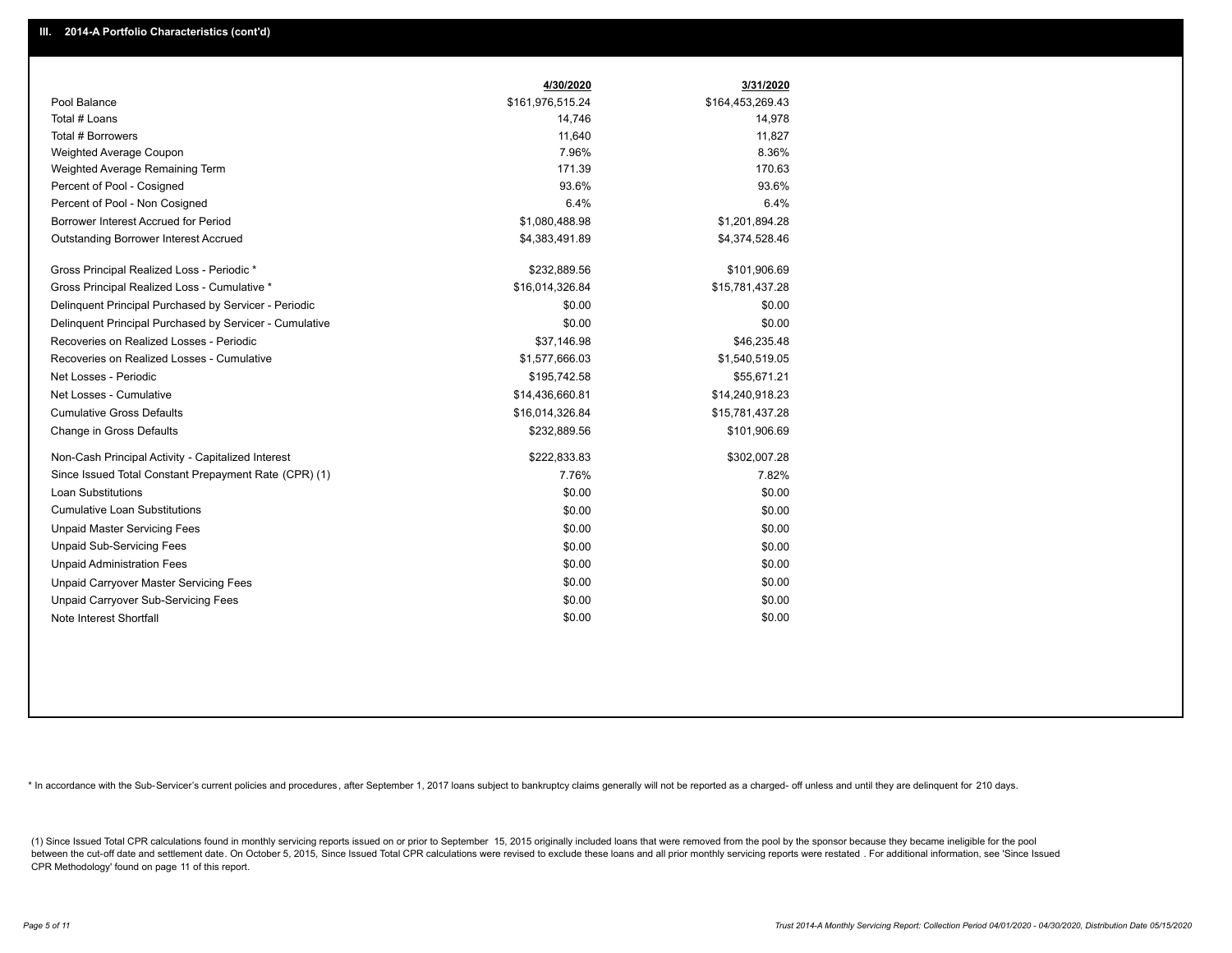## **IV. 2014-A Portfolio Statistics by Loan Program**

|                                                        | Weighted<br><b>Average Coupon</b> | # LOANS | <b>\$ AMOUNT</b> | $%$ *    |
|--------------------------------------------------------|-----------------------------------|---------|------------------|----------|
| - Smart Option Deferred Loans                          | 8.31%                             | 7,368   | \$82,290,766.44  | 50.804%  |
| - Smart Option Fixed Pay Loans                         | 7.90%                             | 4,262   | \$56,941,119.24  | 35.154%  |
| - Smart Option Interest-Only Loans                     | 6.85%                             | 3,116   | \$22,744,629.56  | 14.042%  |
| - Other Loan Programs                                  | 0.00%                             | 0.00    | \$0.00           | 0.000%   |
| <b>Total</b>                                           | 7.96%                             | 14,746  | \$161,976,515.24 | 100.000% |
| Prime Indexed Loans -- Monthly Reset Adjustable        |                                   |         | \$0.00           |          |
| Prime Indexed Loans -- Monthly Reset Non-Adjustable    |                                   |         | \$0.00           |          |
| Prime Indexed Loans -- Quarterly Reset Adjustable      |                                   |         | \$0.00           |          |
| Prime Indexed Loans -- Quarterly Reset Non-Adjustable  |                                   |         | \$0.00           |          |
| Prime Indexed Loans -- Annual Reset                    |                                   |         | \$0.00           |          |
| <b>T-Bill Indexed Loans</b>                            |                                   |         | \$0.00           |          |
| Fixed Rate Loans<br>\$21,458,517.22                    |                                   |         |                  |          |
| <b>LIBOR Indexed Loans</b>                             |                                   |         | \$140,517,998.02 |          |
|                                                        |                                   |         |                  |          |
| * Note: Percentages may not total 100% due to rounding |                                   |         |                  |          |

To conform with company standard reporting these sections now include Princial and Interest Accrued to Capitalize .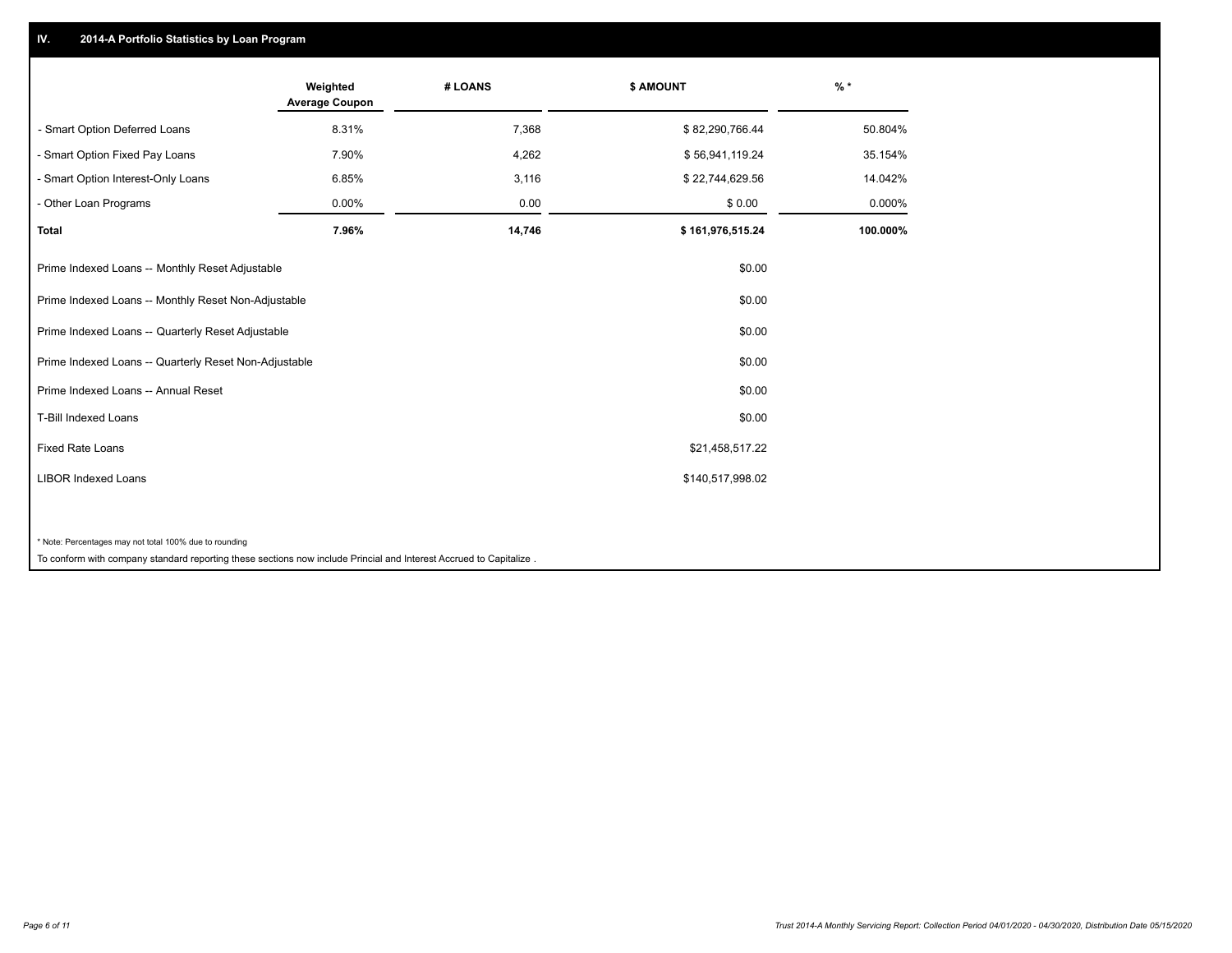| V. | 2014-A Reserve Account and Principal Distribution Calculations                                                                                                                                     |                  |  |
|----|----------------------------------------------------------------------------------------------------------------------------------------------------------------------------------------------------|------------------|--|
| А. | <b>Reserve Account</b>                                                                                                                                                                             |                  |  |
|    | Specified Reserve Account Balance                                                                                                                                                                  | \$958,735.00     |  |
|    | Actual Reserve Account Balance                                                                                                                                                                     | \$958,735.00     |  |
| В. | <b>Principal Distribution Amount</b>                                                                                                                                                               |                  |  |
|    | Class A Notes Outstanding<br>i.                                                                                                                                                                    | \$77,758,016.72  |  |
|    | Pool Balance<br>ii.                                                                                                                                                                                | \$161,976,515.24 |  |
|    | First Priority Principal Distribution Amount (i - ii)<br>iii.                                                                                                                                      | \$0.00           |  |
|    | Class A and B Notes Outstanding<br>iv.                                                                                                                                                             | \$113,758,016.72 |  |
|    | First Priority Principal Distribution Amount<br>V.                                                                                                                                                 | \$0.00           |  |
|    | Pool Balance<br>vi.                                                                                                                                                                                | \$161,976,515.24 |  |
|    | Specified Overcollateralization Amount<br>vii.                                                                                                                                                     | \$48,592,954.57  |  |
|    | viii. Regular Principal Distribution Amount (iv - v) - (vi - vii)                                                                                                                                  | \$374,456.05     |  |
|    | Notes Outstanding<br>ix.                                                                                                                                                                           | \$155,758,016.72 |  |
|    | First Priority Principal Distribution Amount<br>Х.                                                                                                                                                 | \$0.00           |  |
|    | Regular Principal Distribution Amount<br>xi.                                                                                                                                                       | \$374,456.05     |  |
|    | Available Funds (after payment of waterfall items A through J) *<br>xii.                                                                                                                           | \$2,319,695.97   |  |
|    | xiii. Additional Principal Distribution Amount (min(ix - x - xi, xiii))                                                                                                                            | \$1,159,847.99   |  |
|    | * Represents 50% of value if the principal balance of the notes is greater than 10% of initial principal balance of the notes or the Class A and Class B note are reduced to 0, otherwise the full |                  |  |

value is shown.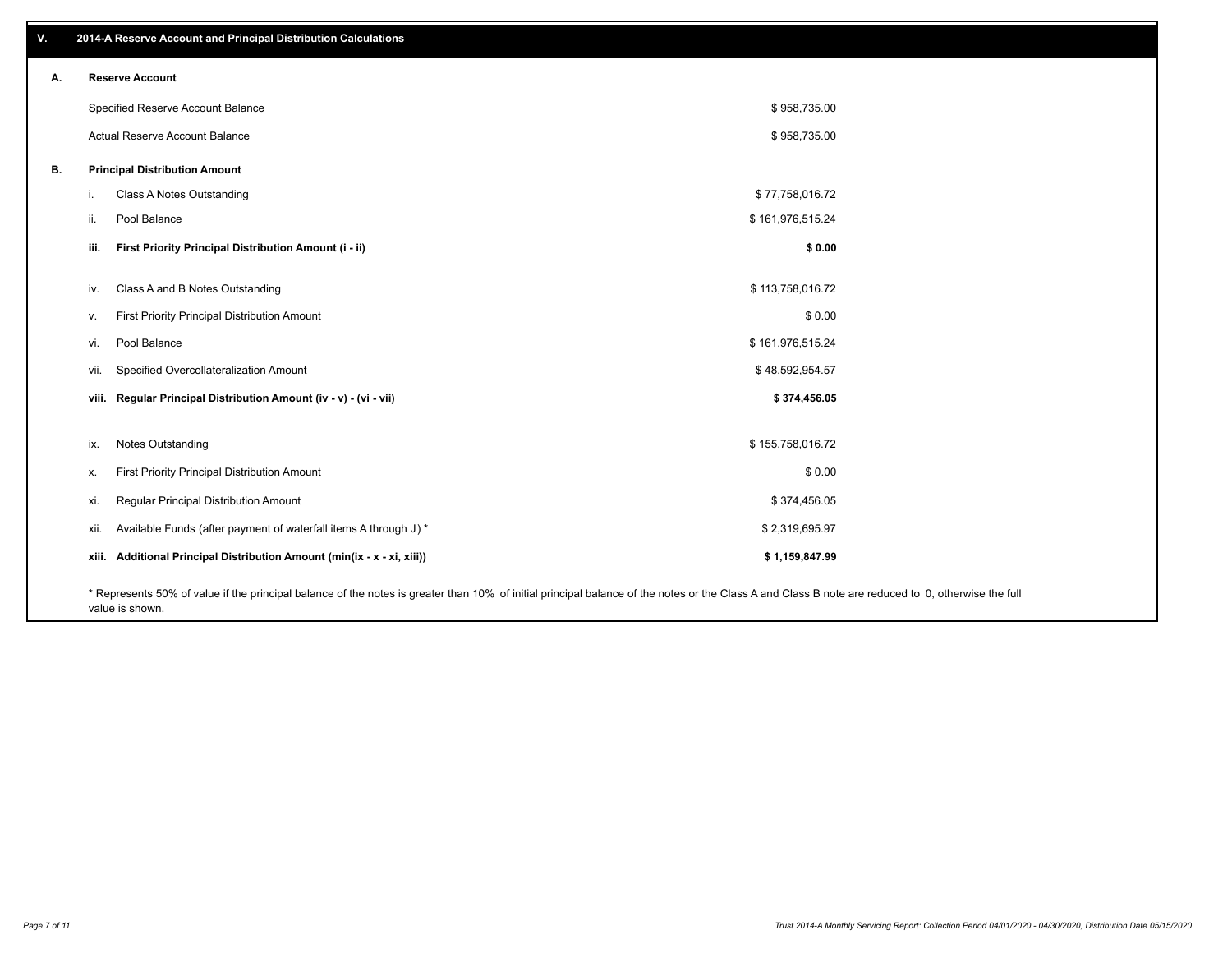|                                                                                        | Paid             | <b>Funds Balance</b> |
|----------------------------------------------------------------------------------------|------------------|----------------------|
| <b>Total Available Funds</b>                                                           |                  | \$3,248,658.73       |
| <b>Trustee Fees</b><br>Α                                                               | \$0.00           | \$3,248,658.73       |
| В<br>i. Master Servicing Fees                                                          | \$6,781.01       | \$3,241,877.72       |
| ii. Sub-Servicing Fees                                                                 | \$109,150.91     | \$3,132,726.81       |
| $\mathsf C$<br>i. Administration Fees                                                  | \$6,667.00       | \$3,126,059.81       |
| ii. Unreimbursed Administrator Advances plus any Unpaid                                | \$0.00           | \$3,126,059.81       |
| D<br>Class A Noteholders Interest Distribution Amount                                  | \$154,407.79     | \$2,971,652.02       |
| Е<br><b>First Priority Principal Payment</b>                                           | \$0.00           | \$2,971,652.02       |
| F<br>Class B Noteholders Interest Distribution Amount                                  | \$120,000.00     | \$2,851,652.02       |
| G<br>Class C Noteholders Interest Distribution Amount                                  | \$157,500.00     | \$2,694,152.02       |
| H<br>Reinstatement Reserve Account                                                     | \$0.00           | \$2,694,152.02       |
| Regular Principal Distribution<br>T.                                                   | \$374,456.05     | \$2,319,695.97       |
| i. Carryover Master Servicing Fees<br>J                                                | \$0.00           | \$2,319,695.97       |
| ii. Carryover Sub-servicing Fees                                                       | \$0.00           | \$2,319,695.97       |
| Κ<br>Additional Principal Distribution Amount                                          | \$1,159,847.99   | \$1,159,847.98       |
| L<br>Unpaid Expenses of Trustee                                                        | \$0.00           | \$1,159,847.98       |
| M<br>Unpaid Expenses of Administrator                                                  | \$0.00           | \$1,159,847.98       |
| N<br>Remaining Funds to the Excess Distribution Certificateholder                      | \$1,159,847.98   | \$0.00               |
|                                                                                        |                  |                      |
| <b>Waterfall Conditions</b>                                                            |                  |                      |
| <b>Class C Noteholders' Interest Distribution Condition</b>                            |                  |                      |
| Pool Balance<br>i.                                                                     | \$161,976,515.24 |                      |
| ii.<br>Class A and B Notes Outstanding                                                 | \$113,758,016.72 |                      |
| iii.<br>Class C Noteholders' Interest Distribution Ratio (i / ii)                      | 142.39%          |                      |
| Minimum Ratio<br>iv.                                                                   | 110.00%          |                      |
| Is the Class C Noteholders' Interest Distribution Condition Satisfied (iii > iv)<br>٧. | Υ                |                      |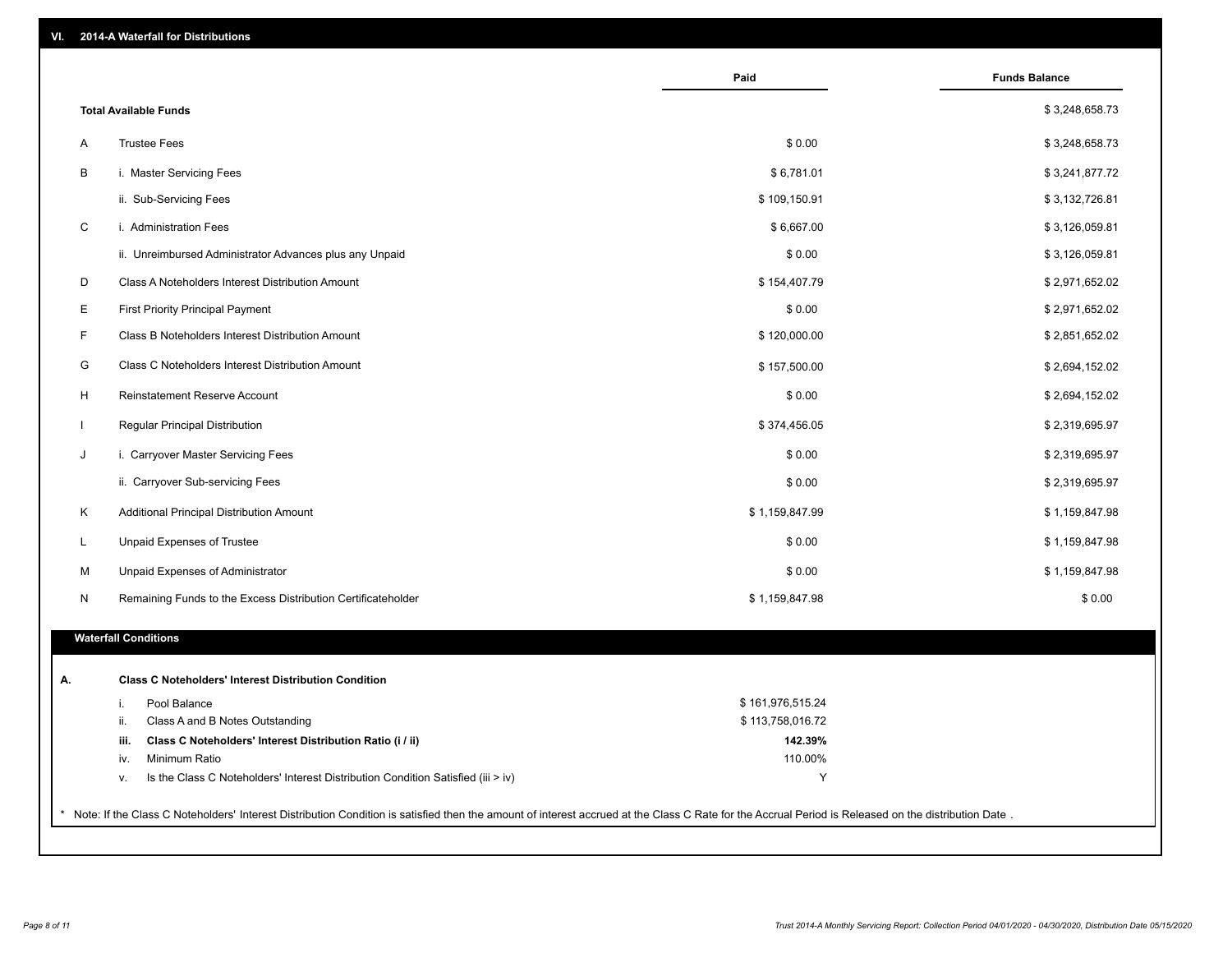| <b>Distribution Amounts</b>                                |                         |                         |                         |
|------------------------------------------------------------|-------------------------|-------------------------|-------------------------|
|                                                            | A <sub>2</sub> A        | A <sub>2</sub> B        | A <sub>3</sub>          |
| Cusip/Isin                                                 | 784456AB1               | 784456AC9               | 784456AD7               |
| <b>Beginning Balance</b>                                   | \$13,879,008.36         | \$13,879,008.36         | \$50,000,000.00         |
| Index                                                      | <b>FIXED</b>            | <b>LIBOR</b>            | <b>LIBOR</b>            |
| Spread/Fixed Rate                                          | 3.05%                   | 1.15%                   | 1.50%                   |
| Record Date (Days Prior to Distribution)                   | 1 NEW YORK BUSINESS DAY | 1 NEW YORK BUSINESS DAY | 1 NEW YORK BUSINESS DAY |
| <b>Accrual Period Begin</b>                                | 4/15/2020               | 4/15/2020               | 4/15/2020               |
| <b>Accrual Period End</b>                                  | 5/15/2020               | 5/15/2020               | 5/15/2020               |
| Daycount Fraction                                          | 0.08333333              | 0.08333333              | 0.08333333              |
| Interest Rate*                                             | 3.05000%                | 1.96400%                | 2.31400%                |
| <b>Accrued Interest Factor</b>                             | 0.002541666             | 0.001636667             | 0.001928333             |
| <b>Current Interest Due</b>                                | \$35,275.81             | \$22,715.31             | \$96,416.67             |
| Interest Shortfall from Prior Period Plus Accrued Interest | $\mathcal{S}$ -         | $$ -$                   | $\mathsf{\$}$ -         |
| <b>Total Interest Due</b>                                  | \$35,275.81             | \$22,715.31             | \$96,416.67             |
| <b>Interest Paid</b>                                       | \$35,275.81             | \$22,715.31             | \$96,416.67             |
| Interest Shortfall                                         | $\frac{1}{2}$           | $$ -$                   | $\mathsf{\$}$ -         |
| <b>Principal Paid</b>                                      | \$767,152.02            | \$767,152.02            | $\mathsf{\$}$ -         |
| <b>Ending Principal Balance</b>                            | \$13,111,856.34         | \$13,111,856.34         | \$50,000,000.00         |
| Paydown Factor                                             | 0.011281647             | 0.011281647             | 0.000000000             |
| <b>Ending Balance Factor</b>                               | 0.192821417             | 0.192821417             | 1.000000000             |

\* Pay rates for Current Distribution. For the interest rates applicable to the next distribution date, please see https://www.salliemae.com/about/investors/data/SMBabrate.txt.

**VII. 2014-A Distributions**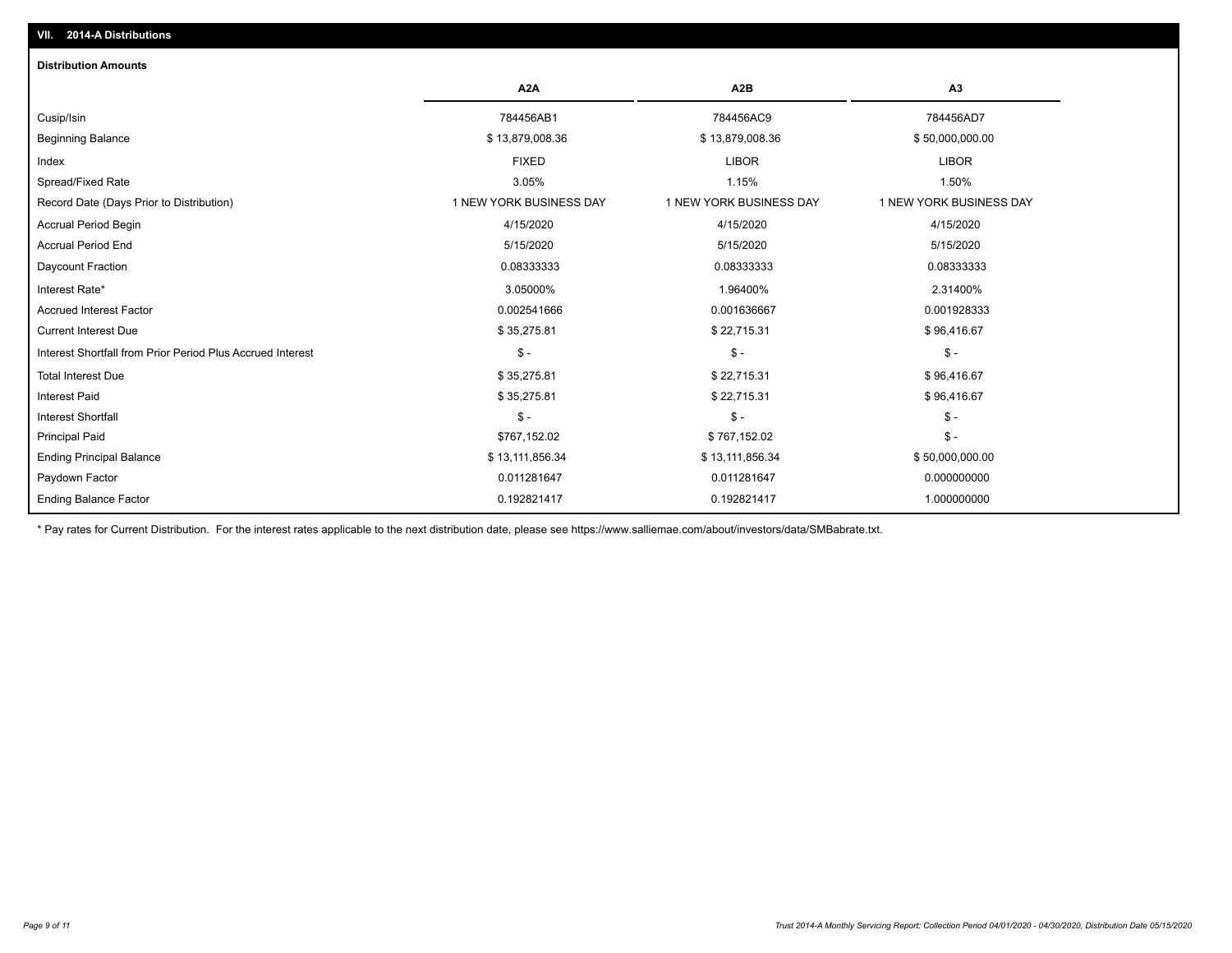| <b>Distribution Amounts</b>                                |                         |                         |
|------------------------------------------------------------|-------------------------|-------------------------|
|                                                            | в                       | C                       |
| Cusip/Isin                                                 | 784456AE5               | 784456AF2               |
| <b>Beginning Balance</b>                                   | \$36,000,000.00         | \$42,000,000.00         |
| Index                                                      | <b>FIXED</b>            | <b>FIXED</b>            |
| Spread/Fixed Rate                                          | 4.00%                   | 4.50%                   |
| Record Date (Days Prior to Distribution)                   | 1 NEW YORK BUSINESS DAY | 1 NEW YORK BUSINESS DAY |
| Accrual Period Begin                                       | 4/15/2020               | 4/15/2020               |
| <b>Accrual Period End</b>                                  | 5/15/2020               | 5/15/2020               |
| Daycount Fraction                                          | 0.08333333              | 0.08333333              |
| Interest Rate*                                             | 4.00000%                | 4.50000%                |
| <b>Accrued Interest Factor</b>                             | 0.003333333             | 0.003750000             |
| <b>Current Interest Due</b>                                | \$120,000.00            | \$157,500.00            |
| Interest Shortfall from Prior Period Plus Accrued Interest | $\mathsf{\$}$ -         | $\mathsf{\$}$ -         |
| <b>Total Interest Due</b>                                  | \$120,000.00            | \$157,500.00            |
| <b>Interest Paid</b>                                       | \$120,000.00            | \$157,500.00            |
| <b>Interest Shortfall</b>                                  | $\mathsf{\$}$ -         | $\frac{1}{2}$           |
| <b>Principal Paid</b>                                      | $\mathsf{\$}$ -         | $$ -$                   |
| <b>Ending Principal Balance</b>                            | \$36,000,000.00         | \$42,000,000.00         |
| Paydown Factor                                             | 0.000000000             | 0.000000000             |
| <b>Ending Balance Factor</b>                               | 1.000000000             | 1.000000000             |

\* Pay rates for Current Distribution. For the interest rates applicable to the next distribution date, please see https://www.salliemae.com/about/investors/data/SMBabrate.txt.

**VII. 2014-A Distributions**